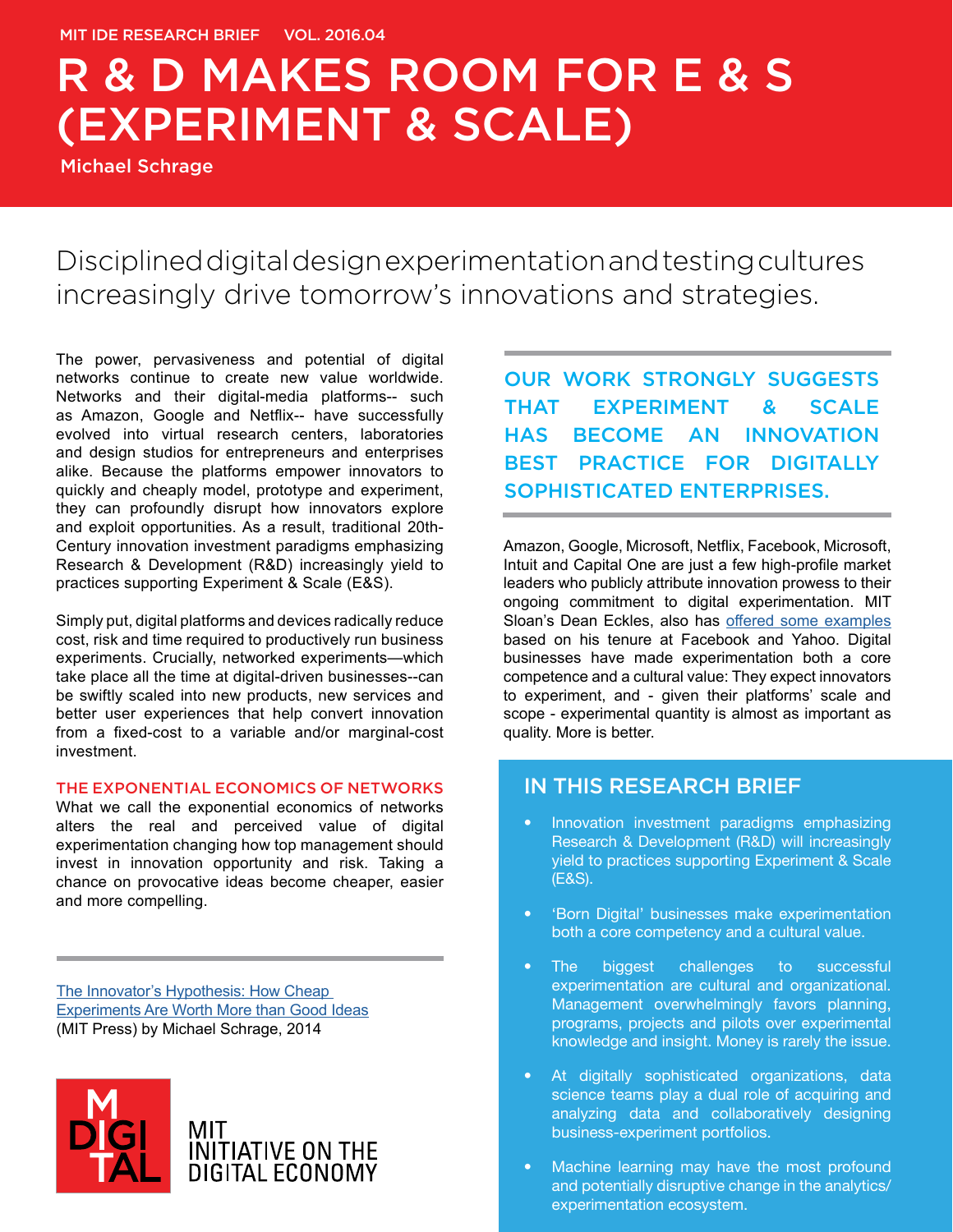Michael Schrage

As Amazon founder Jeff Bezos famously observed, "If you double the number of experiments you do per year, you're going to double your inventiveness." Networked enterprises can more than double the number of annual experiments with only incremental increases in cost.

AMAZON'S RECOMMENDATION ENGINES, FOR EXAMPLE, WEREN'T LAUNCHED AS A GRAND VISION TO TRANSFORM DIGITAL SHOPPING; THEY SERENDIPITOUSLY EMERGED THROUGH RAPID DIGITAL EXPERIMENTATION AND SCALING.

As former Amazon intrapreneur [Greg Linden](http://glinden.blogspot.com/2006/04/early-amazon-shopping-cart.html) recalls, realworld results from fast, cheap and iterative experiments were vital in overcoming top management resistance to recommendation innovation. Agile experimentation, not strategic planning, drove recommendation engine development, deployment and success, he said.

This highlights a painful, but persistent, core insight into digitally driven enterprise experimentation: The biggest challenges to successful adoption are not technical or financial, but cultural and organizational. At most firms, management overwhelmingly favors planning, programs, projects and pilots over the real-world benefits of experimental knowledge and insight. Most don't realize how the exponential economics of experimentation should shift their innovation investment portfolios. Legacy corporate cultures haven't caught up with the new cost structures and opportunities.

#### OVERCOMING MANAGEMENT RESISTANCE

More perniciously, executives frequently resist easy opportunities to cost-effectively experiment because they fear challenges to their hard-won professional intuitions and authority. Jim Manzi, a founder of Applied Predictive Technologies (APT), a digital experimentation/test-andlearn platform acquired by Mastercard for over \$600 million, notes that such executive resistance is common.



As behavioral economics research powerfully suggests, such resistance reflects both overconfidence and 'confirmation bias' by individual managers rather than a willingness to invest in insights that might benefit the entire firm. The irony, as Manzi and others point out, is that ongoing cost reductions and technical improvements guarantee digital experimentation will become an even more threatening enterprise option. Conflicts between ever-greater technical/economic value and passiveaggressive managerial/cultural resistance will become sharper and clearer.

The cultural/organizational pathology that enterprise leaders must inevitably confront is captured well by [Intuit founder Scott Cook](http://www.intuit.com/company/executives/scott_cook/). As the Internet overwhelmed packaged software business models, Cook painfully, but successfully, reengineered his multi-billion dollar company's culture around design experimentation. He became an experimentation evangelist.

"I wondered why Google beat Yahoo! at search," Cook recalled. "A Yahoo! executive told me that Google succeeded by installing the system and culture to decentralize decision-making" and change it to decision-by-experiment. Google's chief economist, [Hal Varian](http://digitalcommunity.mit.edu/docs/DOC-1111), has said that Google runs 3,000 to 5,000 search experiments a year — when you use Google you're part of those experiments. Today, that number may now be at least 10 times higher, in fact.

WHEN GOOGLE ENGINEERS HAD AN IDEA, THEY DIDN'T NEED APPROVAL TO PURSUE IT; THEY LET THE EXPERIMENT MAKE THE DECISION. GOOGLE UNDERSTOOD THAT INNOVATORS WANT TO TAKE THEIR IDEA, BUILD IT, AND SEE IT WORK.

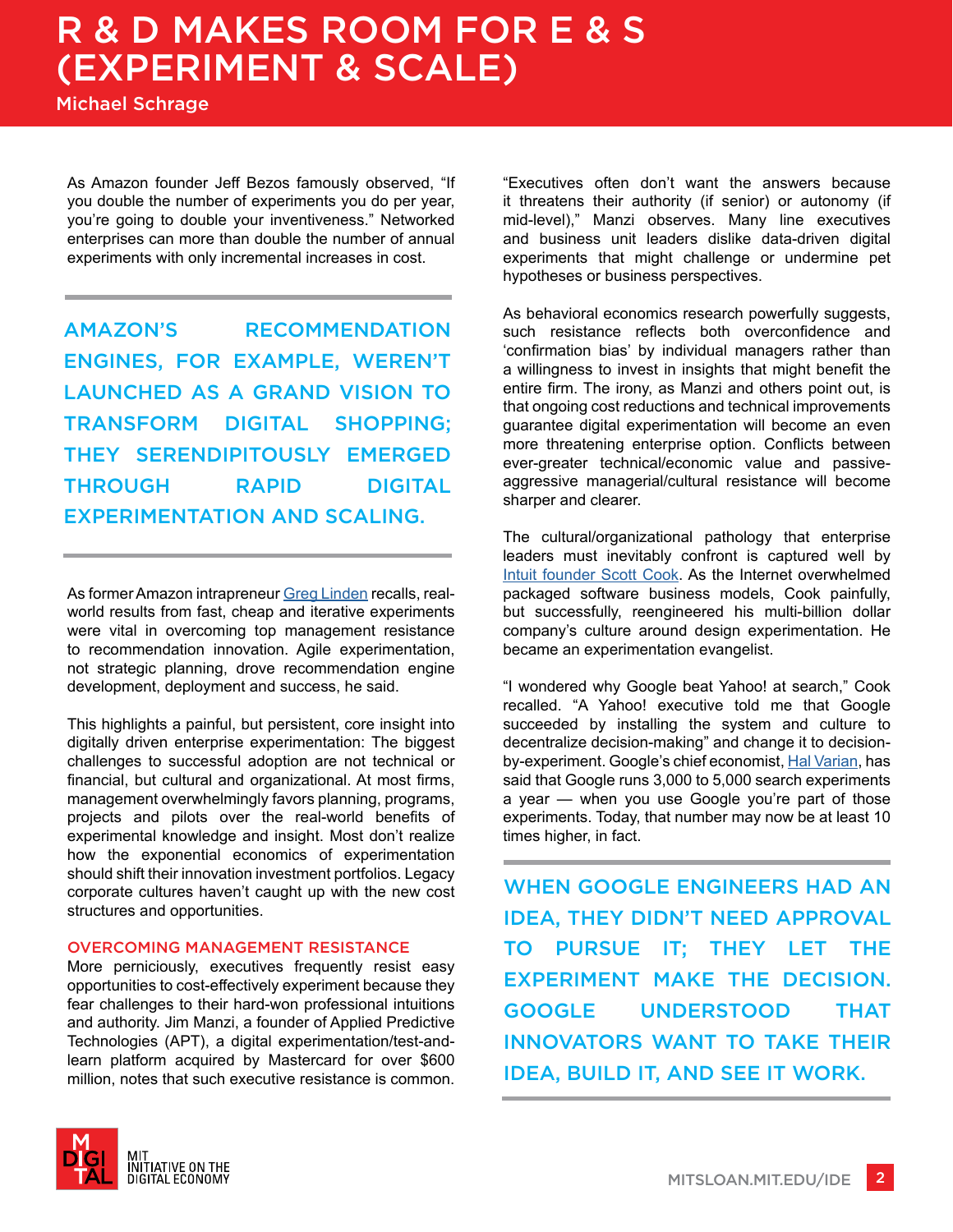Michael Schrage

Intuit's Cook explicitly links experimentation to an empowerment ethos. A former Procter & Gamble brand manager who now sits on that company's board, Cook was reportedly less successful getting the global consumer products giant to embrace more experiments-driven approaches. A great business experiment has to inspire the same degree of top-management energy, enthusiasm and engagement as a great business plan. Indeed, can business plans truly be great without fast, frugal and compelling business experiments to test them?

#### FRUGAL EXPERIMENT TO ACQUIRE CREATIVE INSIGHTS

In many respects, these challenges recall the early days of Six Sigma quality and Lean-management initiatives. Instead of seeing Lean as a way to manage EOQs and inventory more efficiently, Lean should assist in managing continuous flows. Instead of running experiments that validate plans and analyses, see them as methods to acquire creative insight and information.

To be sure, significant technical distinctions exist, for example, between A/B and multivariate designs. Some organizations define experiment by comparing options, i.e., does blue outperform red? While others devise portfolios of fast digital experiments to test rigorously defined strategic business hypotheses. Either way, commitment to experiment early and often – and act on the outcomes and insights – is necessary.

The growing dominance of cloud architectures creates global enterprise environments that can further amplify experimental opportunities and effectiveness. Clouds are constructed with simple and easy scalability in mind. Similarly, the [DevOps](http://itrevolution.com/the-three-ways-principles-underpinning-devops/) movement – linking software development and operations – is explicitly designed to encourage iterative seamlessness between new software capabilities and their network deployment. In addition, the rise of big data and effective real-time management of terabytes and petabytes guarantees a wealth of interesting and important correlations worthy of experimental exploration.

CONSEQUENTLY, HOW EXPERIMENTAL DESIGNS CO-EVOLVE WITH BIG DATA ANALYTICS WILL ARGUABLY PROVE THE MOST SIGNIFICANT ORGANIZATIONAL, OPERATIONAL AND CULTURAL VALUE DIFFERENTIATORS FOR ENTERPRISES WORLDWIDE OVER THE NEXT DECADE.

At virtually every digitally sophisticated organization we studied, the data science team plays a dual role of both acquiring and analyzing data and collaboratively designing business-experiment portfolios. In some firms, analytics drive experiments; at others, experiment drives analytics.

Perhaps the most profound and potentially disruptive change in the analytics/experimentation ecosystem is machine learning. Machine learning already plays powerful roles in identifying meaningful – and potentially valuable – patterns in datasets, such as transforming medical and machine diagnostics, as well as recommender systems. But leading-edge data scientists have also begun training machine-learning systems to generate interesting hypotheses for experiments. That is, the systems are being trained to recommend datadriven business hypotheses for marketers, managers and innovators to experimentally test. It's become easy to envision a time in the very near future when the most important experiments –such as improving UX, or identifying lead users or suggesting new features/ functions -- will come from an exceptionally well-trained machine-learning system. Indeed, it's computationally inevitable.

Until then, we advise eight key learnings from our research, as follows:

#### **Analyze Less; Experiment More**

Digital organizations increasingly emphasize learning from experiment over predictive analytics for their innovation explorations.

#### **Testable Hypotheses over Good Ideas**

Arguably the most disconcerting epistemological shift for data-driven organizations is moving away from 'good ideas' as the dominant framing for innovation and/ or optimization opportunities. Rather than discussing business suggestions, intuitions and proposals, datadriven managers insist that people present testable<br>hypotheses for experimental and/or analytical hypotheses for experimental and/or analytical development. Defining explicit business hypotheses imposes an organizational discipline measurably improving experimental design and impact.